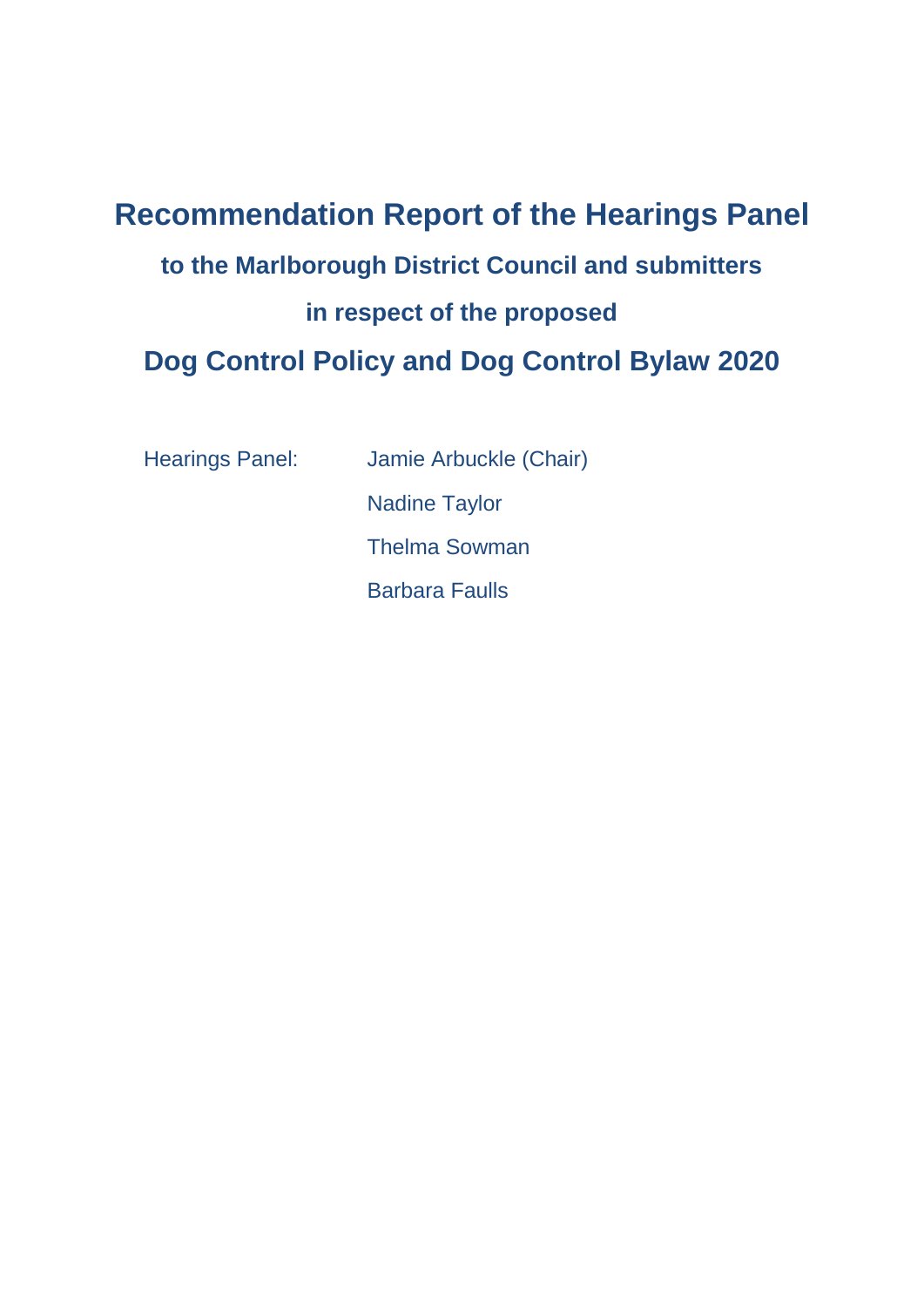Jamie Arbuckle (Chair)

**Nadine Taylor** 

**Thelma Sowman** 

**Barbara Faulls**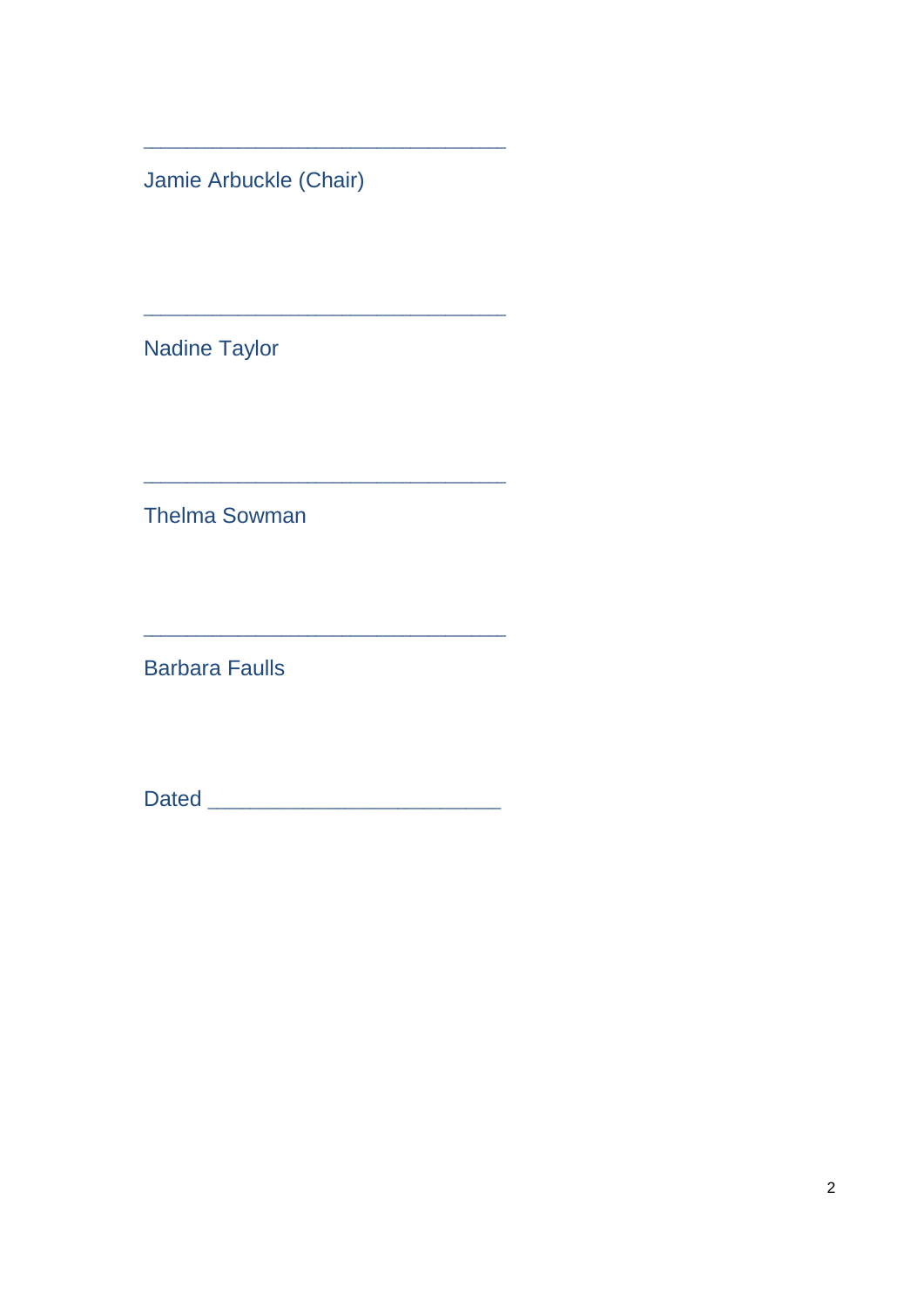# **Contents**

| Recommendations on topics/locations in the proposed Dog Control Policy and Bylaw |  |
|----------------------------------------------------------------------------------|--|
|                                                                                  |  |
|                                                                                  |  |
|                                                                                  |  |
|                                                                                  |  |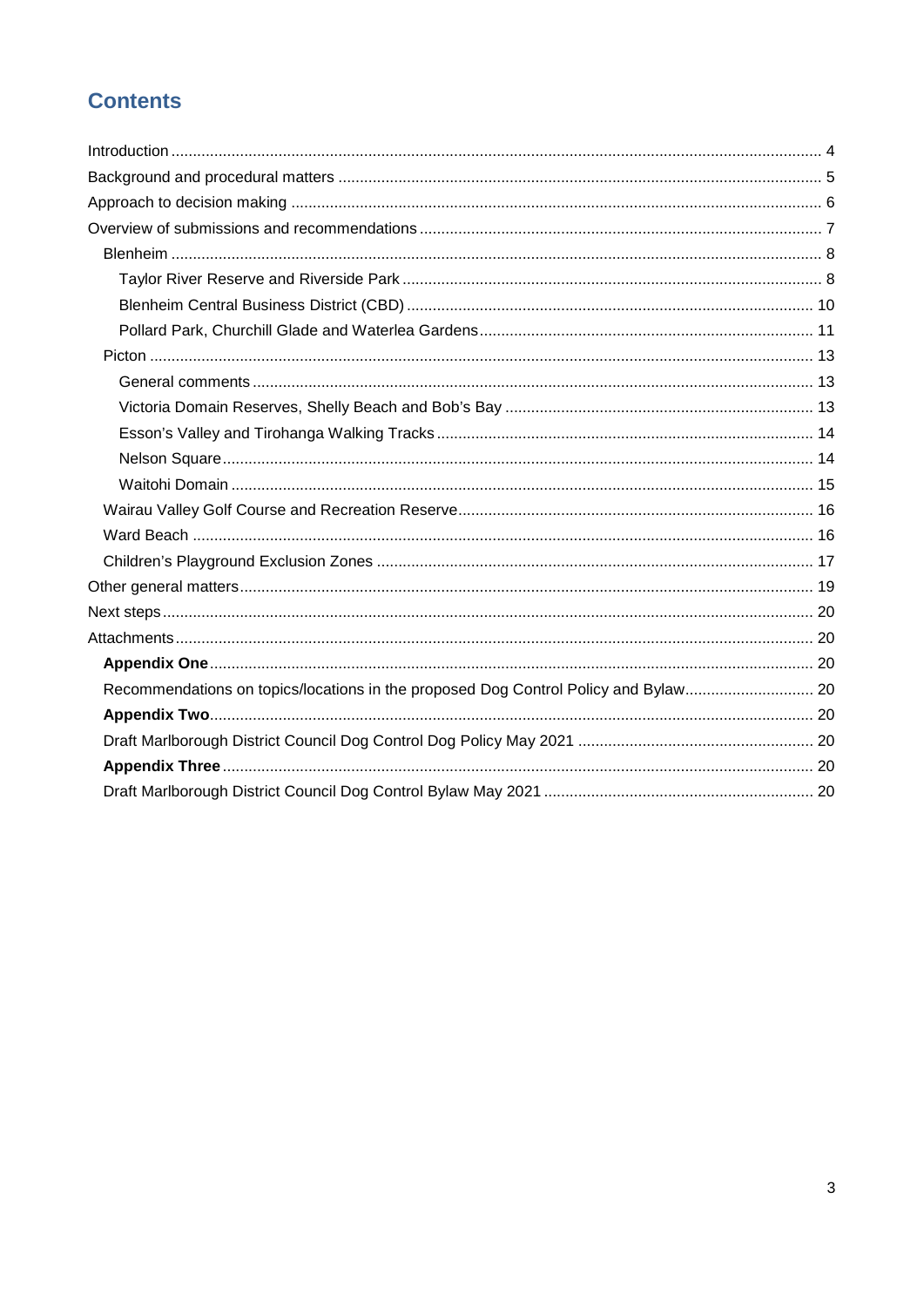# **Introduction**

- <span id="page-3-0"></span>1. The Marlborough District Council Dog Control Policy and Dog Control Bylaw review has been undertaken in accordance with the Dog Control Act 1996 and with the special consultative procedures set out in section 83 of the Local Government Act 2002.
- 2. Territorial authorities are required in accordance with the Dog Control Act 1996 section 10 to adopt a policy on dogs and section 20 to make dog control bylaws.
- 3. For the purpose of this Recommendation Report the following terminology is used:
	- **Current Policy** means the Marlborough District Council Dog Control Policy August 2012
	- **Current Bylaw** means Chapter 4 of the Marlborough District Council Dog Control Bylaw 2010
	- **Recommendation Report** means this Recommendation Report of the Hearings Panel to the Marlborough District Council and Submitters in respect of the proposed Dog Control Policy and Dog Control Bylaw 2020
	- **Proposed Policy** means the Marlborough District Council Dog Control Bylaw September 2020 which is the version that was publically notified on 18 September 2020
	- **Proposed Bylaw** means the Marlborough District Council Dog Control Bylaw September 2020 which is the version that was publically notified on 18 September 2020
	- **Draft Policy** means the Marlborough District Council Dog Control Policy May 2021 which is proposed to come into effect on 1 August 2021
	- **Draft Bylaw** means the Marlborough District Council Dog Control Bylaw May 2021 which is proposed to come into effect on 1 August 2021
- 4. A report was prepared for the Environment Committee meeting on 20 August 2020 to detail the background and context to the Dog Control Policy and Bylaw Review. Council approved the commencement of the review of the Current Policy and Current Bylaw and a proposed timeline for the review process. A Hearings Panel was appointed to hear submissions on the Bylaw Review and make recommendations to Council on the proposed Policy and proposed Bylaw following deliberations on the submissions received.
- 5. Public notification and calls for submissions on the Proposed Policy and Proposed Bylaw started on 18 September 2020 and closed on 9 November 2020. Letters were sent to all registered dog owners in the Marlborough District to give notice of the Proposed Policy and Proposed Bylaw review.
- 6. There were 679 submissions received and a petition with 699 signatures objecting to dogs being on leash on the Taylor River was also received.
- 7. The Hearings Panel consisted of Councillor Arbuckle as Chair, Councillors Taylor, Sowman and Faulls as Panel Members. Jamie Clark (Compliance Manager), Jane Robertson (Contract Manager for Animal Control) and Nicole Chauval (Committee Secretary) were present for Monday 30 November and 1 December 2020. Barbara Mead (Advocacy and Practice Integration Manager) was also present for Monday 30 November 2020.
- 8. Hearings were held on Monday 30 November and 1 December 2020. There were 72 submitters that indicated that they wished to speak to their submissions.There were 36 speakers that had indicated they wished to speak to their submission but either withdrew prior to the Hearing date or did not appear at their allotted time.
- 9. The Hearings Panel subsequently deliberated on 2 December 2020, 9 December 2020, 17 December 2020, 20 January 2021, 18 February 2021, 18 March 2021, 1 April 2021 and 18 May 2021. Site visits were also undertaken to a number of locations in Blenheim and Picton.
- 10. The Hearings Panel has sought to encourage responsible dog ownership and highlight the legal obligations of dog owners imposed by the Dog Control Act 1996 with regard to the control, keeping and treatment of dogs.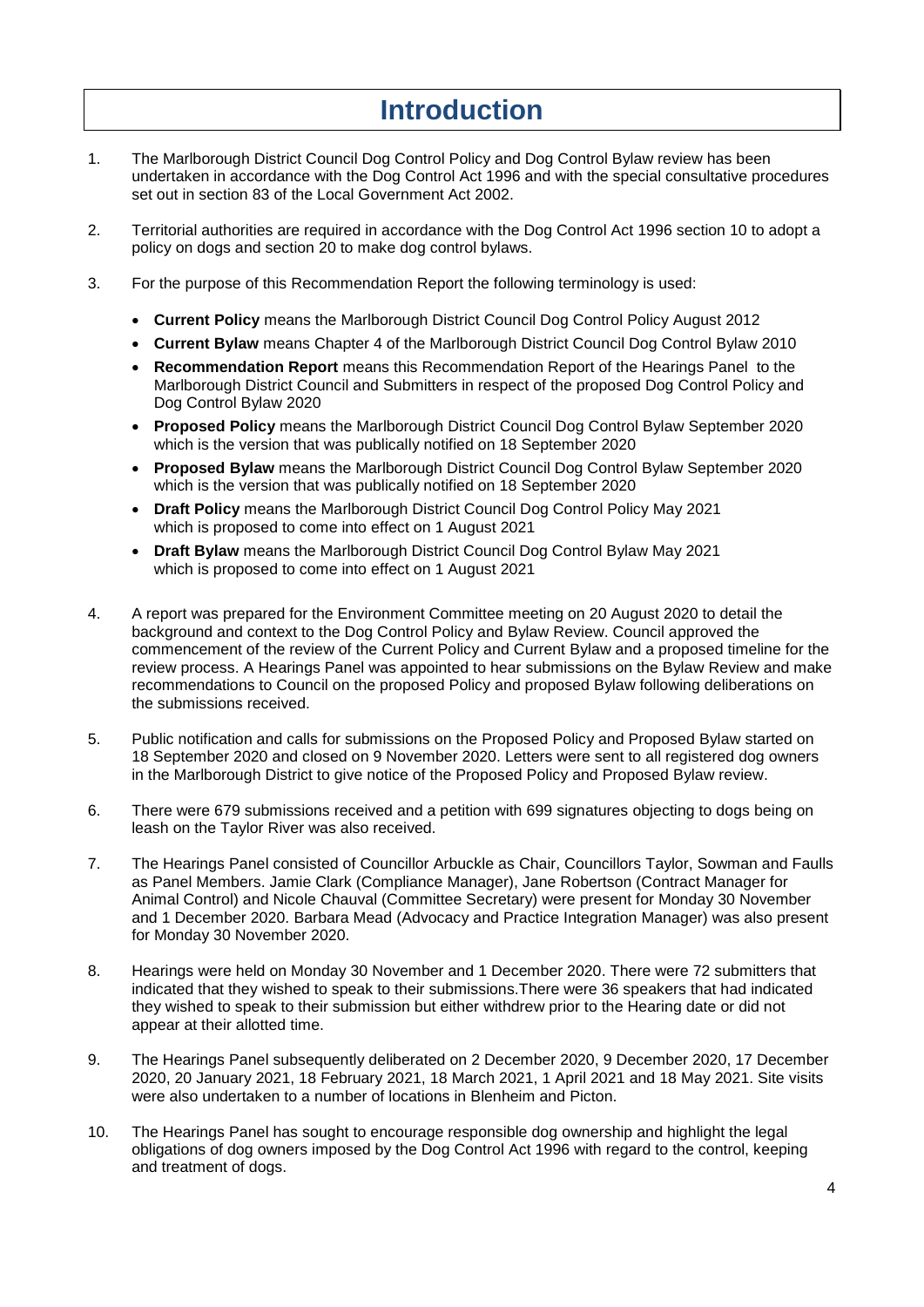- 11. This Recommendation Report records the recommendations of the Hearings Panel and the reasons for those recommendations.
- 12. **Appendix One** which is attached to this Recommendation Report sets out the recommendations on various topics and rational as to why dog access has been prohibited, or restricted to on leash or allowed to be off leash.

# **Background and procedural matters**

- <span id="page-4-0"></span>13. In making, a dog control bylaw territorial authorities must use the special consultative procedure for making, amending or revoking a bylaw made under the Local Government Act 2002.
- 14. Letters were sent to all registered dog owners in the Marlborough District to give notice of the Proposed Policy and Proposed Bylaw review as required by s 10(2) of the Dog Control Act 1996.
- 15. A review of the bylaw must be undertaken every 10 years provided that a review under s 158 of the Local Government Act 2002 has been completed. The previous review of the Marlborough District Council Dog Control Policy and Bylaw was completed in 2012.
- 16. Pre-work was undertaken to the review of the current Policy and current Bylaw and all of the public places in Marlborough which are under council control to consider dog access. Council staff spent time reviewing the current Policy and current Bylaw. All of the new reserves which have been created since the previous bylaw review was undertaken were included in the proposed Policy and proposed Bylaw. The reasons for some of the proposed changes in dog access from off-leash to on-leash areas were in response to conflict between users from uncontrolled dogs and fouling and also for ecological reasons.
- 17. A Dog Control Bylaw Review Workshop was held on 21 July 2020 with a number of Council staff to discuss and review documents in preparation for the agenda item which was presented to the Environment Committee meeting on 27 August 2020.
- 18. Some of the changes to the Proposed Bylaw represented areas where Council considered that there needed to be detail to ensure that the Bylaw is clear, consistent and enforceable. These areas included cyclists exercising dogs, dog fouling in public places and prevention of public nuisance.
- 19. Some additional changes were recommended since the Proposed Bylaw was notified following the submission process such as temporary changes to dog access and non-walkers exercising dogs.
- 20. The Draft Policy and Draft Bylaw were reviewed to ensure compliance with the Dog Control Act 1996 and to ensure that Animal Control have the ability to meet statutory requirements and enforce the Proposed Policy and Bylaw.
- 21. The Dog Control Act 1996 provides the power to regulate and control dogs "in any other public place" in accordance with the Local Government Act 2002. This enables the Marlborough District Council, in general, to make a bylaw controlling or regulating dogs on beaches.
- 22. Dogs are allowed on all beaches down to Mean Low Water Springs (MLWS), except where the beach is part of a type of area to explicitly exclude areas from being an "open dog area" as detailed in the Conservation Act 1987 or at the discretion of Council based on evidence showing it would be inappropriate to allow dogs. The Conservation Act 1987 defines an open dog area as an area where dogs are allowed either on-leash or off-leash (without requiring a permit).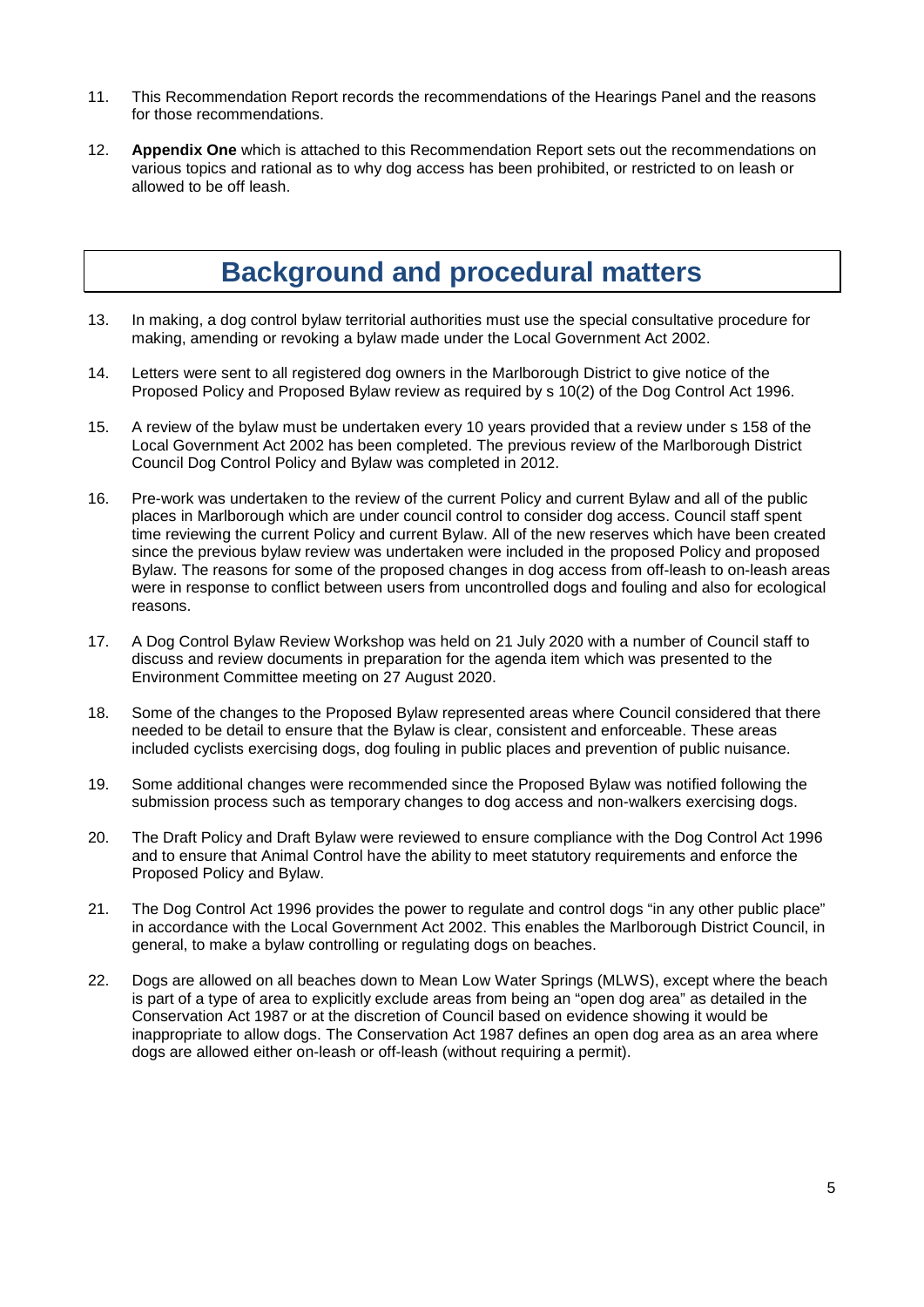# **Approach to decision making**

- <span id="page-5-0"></span>23. The Hearings Panel have attempted to achieve a balance between the control of dogs and a recognition of the numerous community benefits of responsible dog ownership.
- 24. The Proposed Policy refers to "Access to Public Places" and details in 3 schedules the areas in the Marlborough District where dogs are prohibited, required to be on-leash or allowed to be exercised off- leash.
- 25. The Proposed Policy lists the criteria for determining levels of access for dogs in public places. It states that the access to public places should be restricted where:
	- There is intense public use:
	- Another predominant use exists;
	- Significant wildlife or habitats exist; or
	- There is significant risk to other users.
- 26. This Proposed Policy also states that access could be less restricted where;
	- The area is not used extensively by other users
	- It is of significant size
	- There are sufficient sight lines
	- The area is well bounded from adjacent areas.
- 27. The Draft Policy has sought to achieve a balance between the control of dogs and recognition of the community benefits of responsible dog ownership. This supports Council's objective to encourage responsible dog ownership that allows owners to enjoy their dogs without infringing on the enjoyment and safety of others.
- 28. Council must create bylaws to give effect to the Policy. The Draft Bylaw provides for the care and control of dogs, and a safe and healthy environment for the community in the area administered by the Marlborough District Council. The Bylaw provides options for access to public places in Marlborough where dogs are prohibited or must be controlled on a leash and where dogs can be exercised offleash.
- 29. In accordance with section 20 of the Dog Control Act 1996, dog control bylaws are made for a number of purposes including;
	- Prohibiting dog access to specified public places,
	- Designating specified areas as on-leash and off-leash dog exercise areas,
	- Prescribing minimum standards for the accommodation of dogs,
	- Limiting the number of dogs that may be kept on any land or premises,
	- Requiring owners of dogs that defecate in a public place to immediately remove the faeces,
	- Requiring female dogs to be confined but adequately exercised while in season, and
	- Providing for the impounding of dogs.
- 30. In making their decisions the Hearings Panel has reviewed a number of documents including the following;
	- Dog Control Act 1996,
	- Submissions lodged on the Proposed Policy and the Proposed Bylaw and evidence presented at the subsequent hearings,
	- The Ministry for Primary Industries Code of Welfare: Dogs 1 October 2018,
	- Draft Reserve Management Plan for Victoria Domain Reserves (Waitohi/Picton and Waikawa) prepared by Marlborough District Council September 2020,
	- Marlborough's East Coast Technical Report prepared by Marlborough District Council 28 June 2019,
	- Pollard Park Reserve Management Plan prepared by Marlborough District Council October 2014,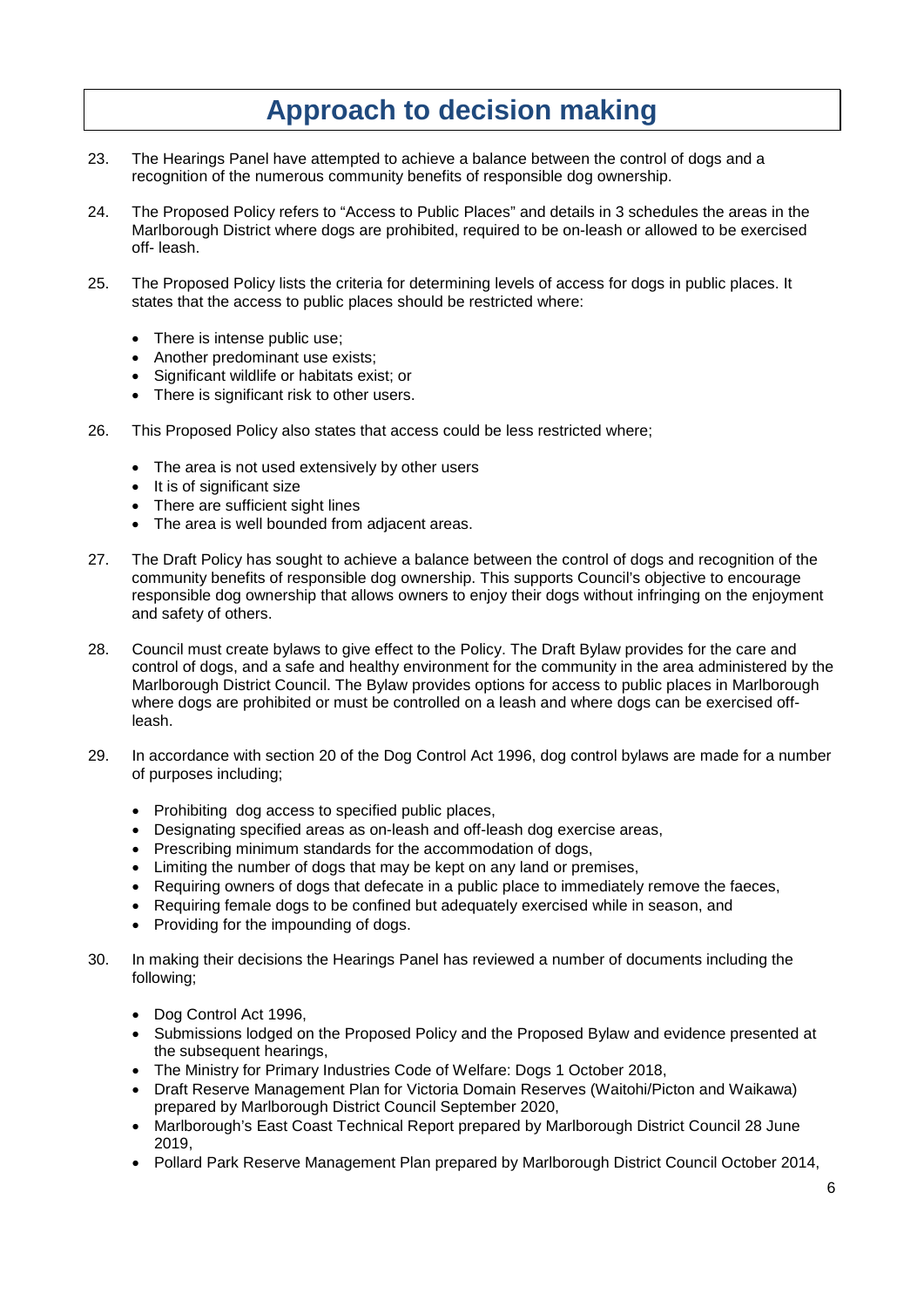- Picton Foreshore Reserve Management Plan prepared by Marlborough District Council May 2014;
- Taylor River Floodway Reserve Recreation and Amenity Plan prepared by Marlborough District Council.
- 31. The Hearings Panel was mindful of providing opportunities for the exercise and recreational needs of dogs and their owners whilst recognising the need to minimise danger, distress and nuisance to the community generally.
- 32. Recommendations on the submissions received have been collated in this one Recommendation Report rather than on each individual submission. The reason for this is that many of the submissions were similar in content and reasons for supporting or opposing the proposed Policy and Bylaw. Consequently, the Hearings Panel has grouped the recommendations and responses according to topic and location.
- 33. A copy of this Recommendation Report, Draft Policy and Draft Bylaw can be found on Council's website at [www.marlborough.govt.nz.](http://www.marlborough.govt.nz/)

# <span id="page-6-0"></span>**Overview of submissions and recommendations**

- 34. In total 679 submissions were received and a petition with 699 signatures objecting to dogs being on leash on the Taylor River was also received.
- 35. The Hearings Panel acknowledged the efforts of submitters in preparing submissions and attending the hearings. The civic mindedness of those that submitted on behalf of others in the community was commended.
- 36. The volume of submissions received indicates that people feel passionately about dogs and dog access to public places.
- 37. Appendix One which is attached to this Recommendation Report alphabetically summarises the range of topics and locations of submissions that were received.
- 38. One of the more significant topics related to changes that were proposed from the current off-leash areas to proposed on-leash areas, which were made in response to conflict with users from uncontrolled dogs and issues with dog fouling.
- 39. The Hearings Panel was challenged on the data. The number of nuisance complaints and rush/attack incidents over the last 10 years was assessed and considered.
- 40. It was acknowledged by the Hearings Panel that not all incidents are reported to Animal Control. Lost and found dogs are also frequently posted onto various social media pages sometimes before or instead of contacting Animal Control. The way that complaints are recorded may not always capture all of them for the various locations.
- 41. The complaints data did not sway the Hearings Panel and did not meet the threshold for the significant change to require all dogs to be on-leash in the Taylor River Reserve, to prohibit dogs from Pollard Park, or to increase the exclusion zone of dogs from children's playgrounds from 3 metres to 10 metres.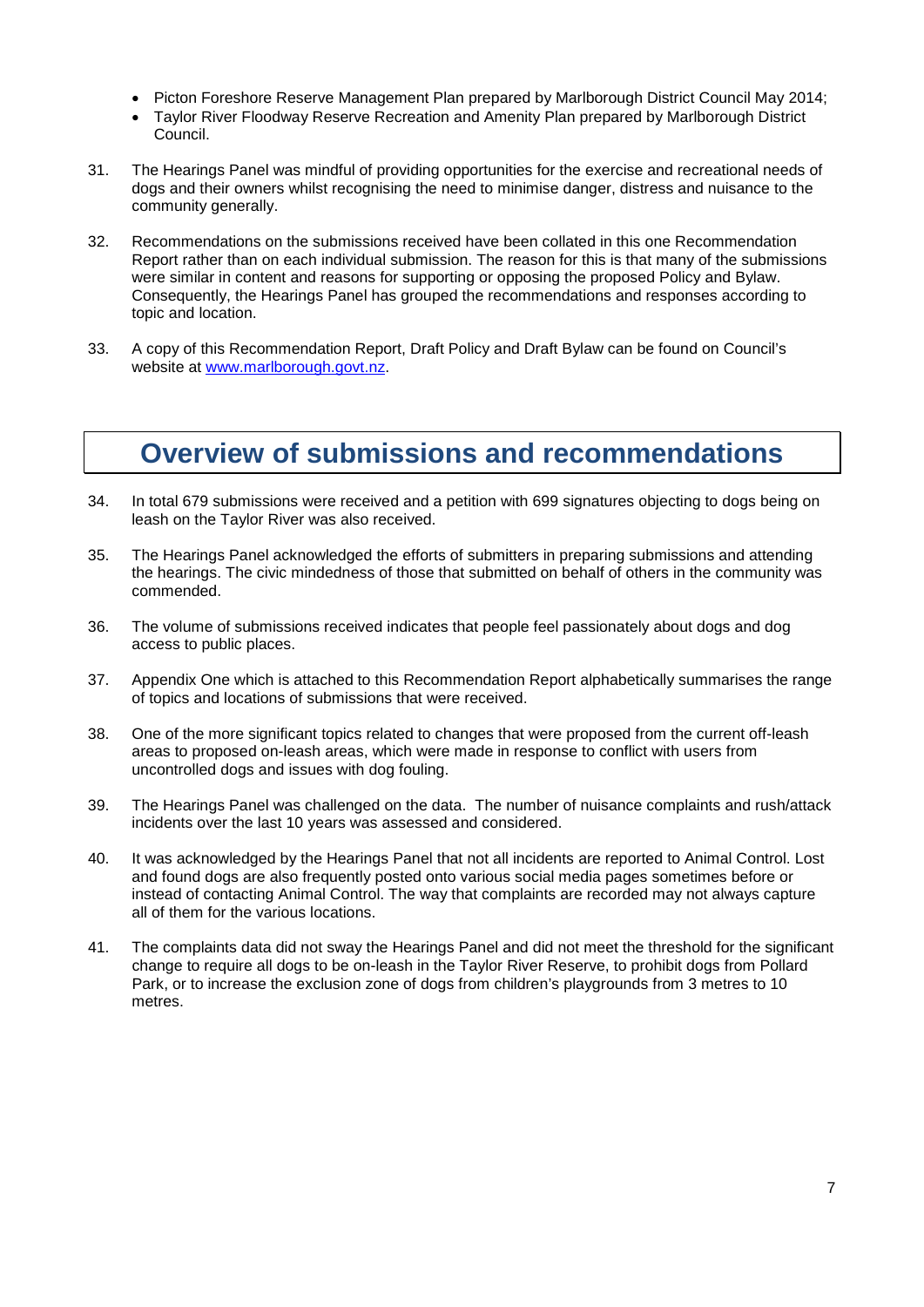# <span id="page-7-0"></span>**Blenheim**

# <span id="page-7-1"></span>**Taylor River Reserve and Riverside Park**

### **Submissions**

- 42. The proposal to require dogs to be on-leash on the section of the Taylor River Reserve from the Burleigh Bridge to The Quays (near Raupo café) received the most submissions.
- 43. There was a strong response in opposition to the proposal to have dogs on-leash. The submissions received by Council were overwhelmingly in favour of keeping the status quo and allowing dogs offleash on the Taylor River Reserve.
- 44. The Taylor River Reserve is a central Blenheim location and it is a shared space which is a popular place for recreation and exercise for the community, visitors to the region and their dogs. The area is used by walkers, cyclists, people on mobility scooters, and people with children in buggies and prams.
- 45. The majority of the submissions received referred to the outstanding amenity value of the Taylor River Reserve and the significant enhancements which have been made to the area. For example, the pathway that has recently been upgraded and widened to accommodate multiple users and many of the car parking areas along the Reserve that have been improved and upgraded such as the Munro Street carpark.
- 46. Submitters commented that there are very few places for dogs to walk without a lead and the accessible shared recreational space of the Taylor River Reserve has a happy atmosphere with dogs and people socialising.
- 47. A number of submissions noted that there was not sufficient evidence on the conflict with users detailed in the Statement of Proposal. Feedback from submitters was that significant numbers of dogs and their owners frequent the Taylor River Reserve without incident on a daily basis. Many submitters commented that they have never observed any issues and did not want the minority spoiling it for the majority.
- 48. Submitters wanted the Taylor River Reserve to remain dog friendly and commented that the proposed changes would result in a significant loss of convenience and amenity currently enjoyed by dog owners. A number of submitters noted the smooth pathway is accessible to walk on especially for elderly and for those with mobility scooters even when it is wet.
- 49. At a time where increasing numbers of people are suffering mental illness and obesity, submitters felt people should not be deterred from owning dogs and exercising. The direct health benefits to the mind and body through regular exercise and owning pets was mentioned.
- 50. There were comments stating the mental and physical wellbeing of people and dogs is aided by being allowed to exercise dogs off-leash.
- 51. Numerous submitters made comments about their dogs swimming in the river and that this is a great way for dogs to cool off in summer but they would not be able to enjoy swimming in the river if they had to be on-leash.
- 52. The importance of having accessible off-leash areas given the increase of infill housing and reduced section sizes was also mentioned.
- 53. There were comments that in the winter and after work in the evenings, none of the few proposed offleash areas are safe for the many women, older dog owners and people with disabilities who like to walk their dogs off-leash.
- 54. Several submitters noted that they did not want to have to drive to an off-leash area and increase  $CO<sup>2</sup>$ emissions.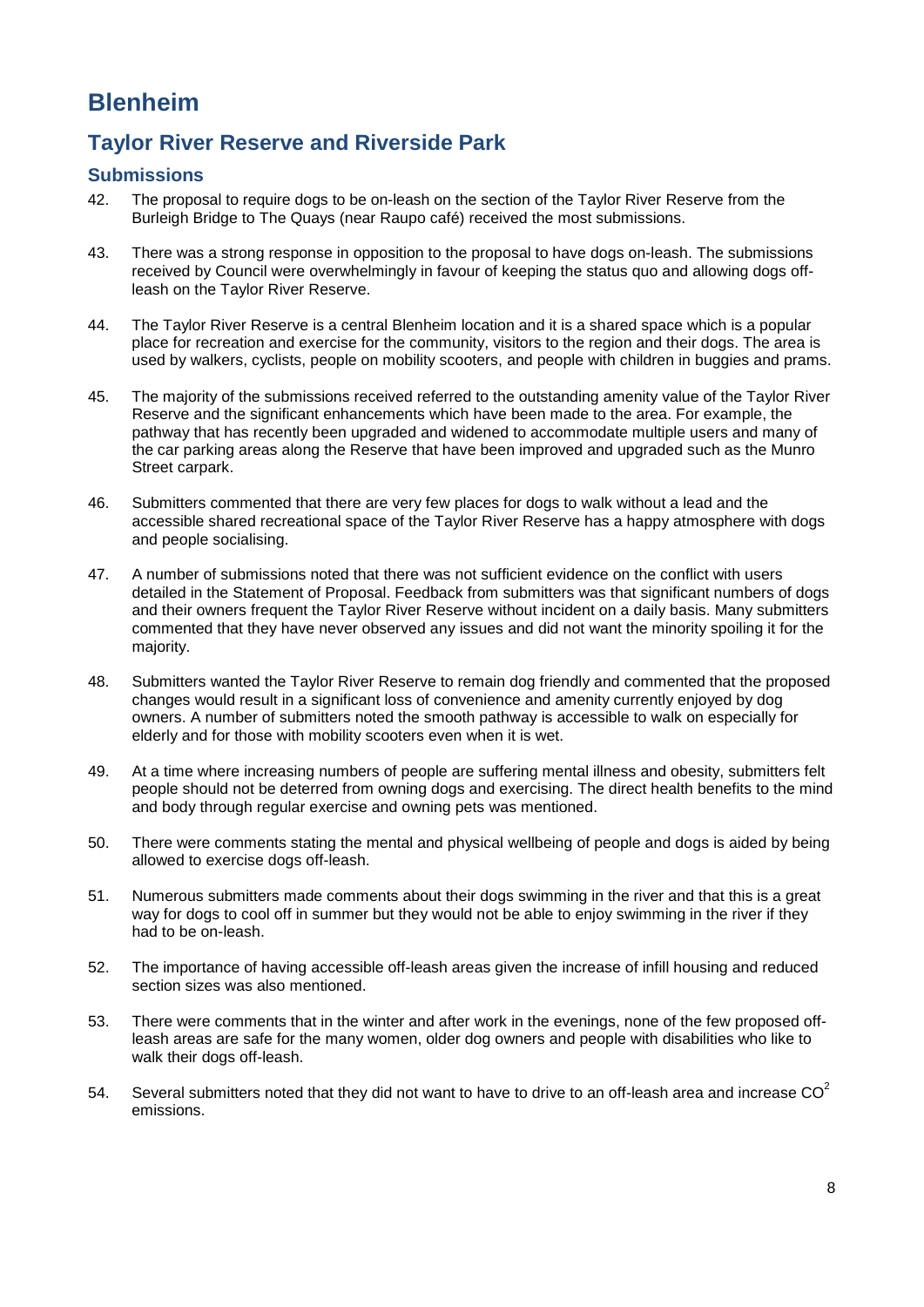- 55. There was support to deal with any issues or perceived issues using an educational approach. It was noted that there is plenty of open space on the Taylor River Reserve for dogs to exercise and play without interfering with other users of the Reserve.
- 56. Submitters commented that the issue and incidents of dog fouling would not stop if dogs were on leash. The vast majority of submitters felt that most owners take responsibility and pick up after their dogs.
- 57. The issue of dogs getting tangled up if they are on lead causing serious incidents with cyclists was also raised.

### **Recommendations and rationale**

- 58. The Hearings Panel noted that the vast majority of submitters opposed having dogs on-leash on the Taylor River Reserve and Riverside Park between Burleigh Bridge and Stuart Street on the Blenheim town side.
- 59. The petition which was received with 699 signatures opposing changes to having dogs on-leash on the Taylor River Reserve was also noted.
- 60. The Hearings Panel acknowledged that the Proposed Policy makes provision for the exercise and recreational needs of dogs and their owners and was satisfied that there was sufficient space and sight lines along most of the Taylor River Reserve to allow dogs to be exercised off-leash.
- 61. Data shows that there were 203 complaints reported to Animal Control between 2009 and 2019 at the Taylor River location. This total includes 58 attack/rush complaints and 145 nuisance complaints (which includes roaming and uncontrolled dogs, breach of bylaws and fouling).
- 62. In the last two years, there were three infringement notices issued for the Taylor River location (one for an uncontrolled dog issued under s 53 of the Dog Control Act 1996 and two for failure to comply with the bylaw to pick up dog fouling issued under s 20(5) of the Dog Control Act 1996).
- 63. It is recognised that there is under reporting of complaints about dogs to Animal Control. In some instances there has been insufficient information for Animal Control to take enforcement action if the dog and owner involved are not able to be located or their identity cannot be established.
- 64. The Hearings Panel recommended status quo with dogs off-leash along the true right bank (Blenheim town centre side) of the Taylor River from Taylor Dam to the Henry Street Bridge; and along the true left bank (west side) of the river from Meadowbank Road to the Alfred Street bridge.
- 65. It was noted by the Hearings Panel that although the majority of the Taylor River Reserve area is off- leash it does not preclude people from having their dogs on-leash.
- 66. For the section from the Sinclair Street railway bridge to the Alfred Street Bridge on the west side and to the Henry Street entrance on the Blenheim town centre side, the Hearings Panel considered it to be more appropriate for dogs to be on-leash. It was identified that this would give a possible area for people who do not like dogs to have a choice about using the area knowing that dogs should be on- leash. This would provide a dog safe space to walk from the Henry Street Bridge towards the Sinclair Street rail bridge which leads to town. It also links back to the Proposed Policy provisions to minimise the danger, distress and nuisance to the community and to have unimpeded access to public places, and to also use public amenities without fear of attack or intimidation by dogs.
- 67. The Hearings Panel felt that the Henry Street Bridge was a logical place to delineate between being on-leash and off-leash, place signage and to enforce.
- 68. Furthermore, the Hearings Panel considered that this linked into the Blenheim Central Business District allowing dogs' on-leash provided good continuity down to the Quays, Riverside Park and the Taylor River Reserve.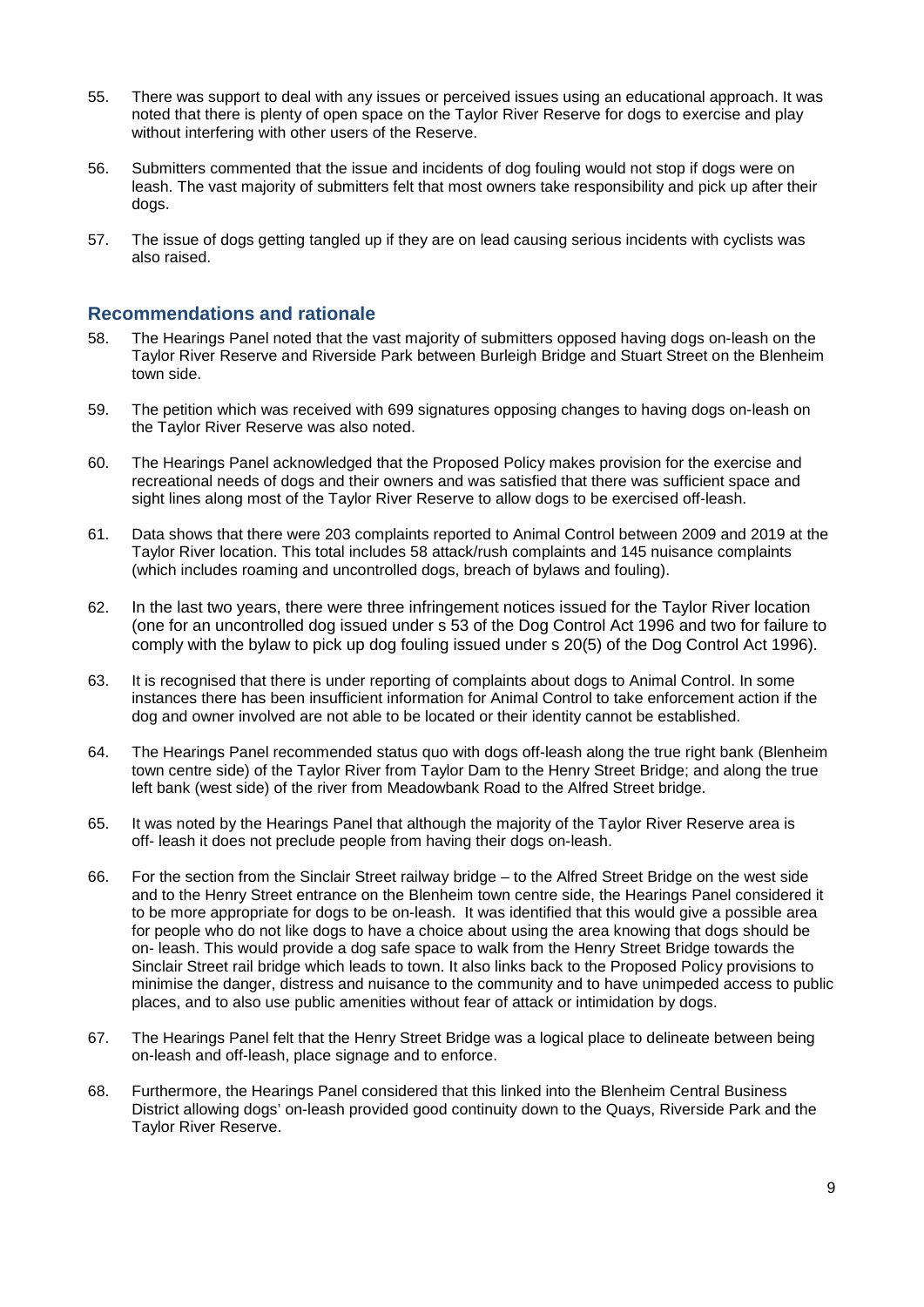69. Therefore, the Hearings Panel's recommendations regarding dog access on the Taylor River Reserve and Riverside Park are as follows;

**Dogs are allowed off-leash** 

- **Along the true right bank (Blenheim town centre side) of the Taylor River from the Taylor Dam to the Henry Street Bridge; and**
- **Along the true left bank (west side) of the river from Meadowbank Road to the Alfred Street bridge.**
- **From the Sinclair Street rail bridge (Blenheim town centre side) to Stuart Street.**
- **From the Sinclair Street rail bridge (west side) to the formed pathway that connects to Snowden Crescent.**

**Dogs are allowed on-leash** 

- **Along the true right bank (Blenheim town centre side) of the river, from the Henry Street Bridge to the Sinclair Street rail bridge; and**
- **Along the true left bank of the river from the Alfred Street Bridge (Leeds Quay) to the Sinclair Street rail bridge.**

# <span id="page-9-0"></span>**Blenheim Central Business District (CBD)**

### **Submissions**

- 70. The proposal to allow dogs to be on-leash and under control in the Blenheim Central Business District (CBD) received a robust response. A number of submissions were received both for and against allowing dogs' on-leash in the Blenheim CBD.
- 71. The Blenheim Business Association submitted in support of allowing dogs into the Blenheim CBD.
- 72. Other submitters detailed that the Blenheim CBD should be designated on-leash so that dogs and their owners can gain access to the Taylor River and visit cafes. Submitters commented that it would be good for the retail sector and help to encourage dog owners to linger longer in town.
- 73. There were a number of comments that Blenheim is not dog friendly and well behind other New Zealand towns and cities where you can see many dogs and their owners enjoying time together out in public places.
- 74. There was mention of the one month trial of allowing dogs into the Blenheim CBD in October 2019. This exemption to allow dogs into the Blenheim CBD was to coincide with the hosting of the National Dog Show in Blenheim which submitters noted was very successful and well supported.
- 75. The submitters that opposed allowing dogs in the Blenheim CBD expressed concerns regarding dogs being a hazard for the elderly and children. The vulnerability of disability assist dogs to attack by other dogs was mentioned.
- 76. Submitters considered that the centre of town is no place for dogs, not everyone likes or feels comfortable around dogs and dogs can be intimidating even if on-leash.
- 77. The issue of fouling, who will clean up and odour were raised by a number of submitters. It was noted that businesses have enough problems to contend with without having to remove dog faeces and urine from the pavement. It was also raised that dogs can carry diseases which are transmissible to people.

### **Recommendation and rationale**

- 78. The proposal to allow dogs into the Blenheim CBD was a contentious issue.
- 79. Several reasons persuaded the Hearings Panel to recommend allowing dogs' on-leash into the Blenheim CBD.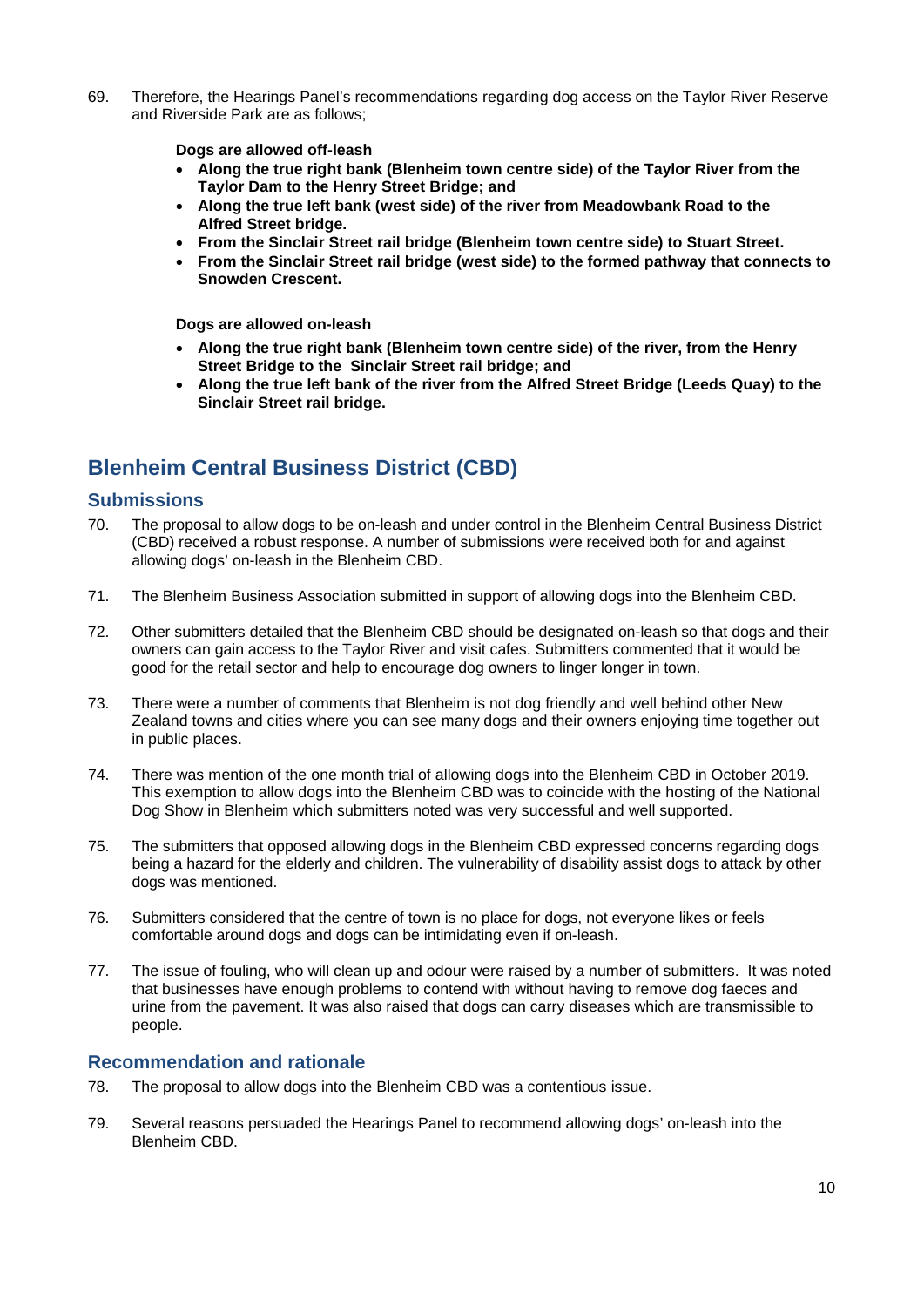- 80. Central living with more people residing in the central business district has been permitted in the Proposed Marlborough Environment Plan and the Hearings Panel felt that policy setting should support and encourage this.
- 81. The Blenheim Business Association (BBA) submitted in favour of allowing dogs' on-leash throughout the process and according to their survey the majority of business owners supported this change.
- 82. Furthermore, there were no complaints reported to Animal Control when there was the one month trial allowing dogs into the Blenheim CBD in October 2019 when the National Dog Show was in Blenheim.
- 83. With regard to the proposal to allow dogs into the Blenheim CBD it was the opinion of the Hearings Panel that responsible owners should be required to clean up after their dogs.
- 84. The Hearings Panel was provided with information from Marlborough Roads on rubbish bin emptying and cleaning frequency. This information on the daily and weekly cleaning regimes which are in place helped to form the Hearings Panel's recommendation. Having considered the submissions and evidence the Hearings Panel was satisfied that it was appropriate to allow dogs on-leash in the Blenheim CBD.
- 85. It was acknowledged that some people noted vulnerability but the Hearings Panel felt this could be managed by compliance with dog owner obligations which are specified in s 5 of the Dog Control Act 1996 that dogs must be under control at all times.
- 86. The Hearings Panel acknowledged that the Proposed Bylaw only related to footpaths and public areas and that it is up to individual business owners to decide if they welcome dogs into their premises.
- 87. The Hearings Panel felt that there was good continuity by allowing dogs' on-leash in the Blenheim CBD down to the Quays, Riverside Park and the Taylor River Reserve.
- 88. Consequently, the Hearings Panel's recommendation is that;

**Dogs are allowed on-leash in the Blenheim Central Business District**

# <span id="page-10-0"></span>**Pollard Park, Churchill Glade and Waterlea Gardens**

#### **Submissions**

- 89. The proposal to prohibit dogs from Pollard Park also received a strong response with the majority of submitters being opposed to this proposal.
- 90. Concerns were expressed by submitters that many elderly people with dogs that like to walk through Pollard Park cannot drive and/or like to exercise close to home.
- 91. In the hot summer months, a number of submitters noted that the shade in Pollard Park is a haven for dogs and their walkers.
- 92. A number of submitters were not opposed to dogs being restricted around the playground area at Pollard Park but felt that dogs and their owners should be allowed to enjoy the remainder of the park as an on-leash dog exercise area.
- 93. Some submitters felt that dogs should be allowed off-leash in Pollard Park and one submitter suggested that dogs should be restricted to the footpaths in Pollard Park.
- 94. There were some submitters who supported the proposal to prohibit dogs from Pollard Park recognising that it is an area for families and people should not need to worry about dogs.
- 95. The issue of fouling was also mentioned.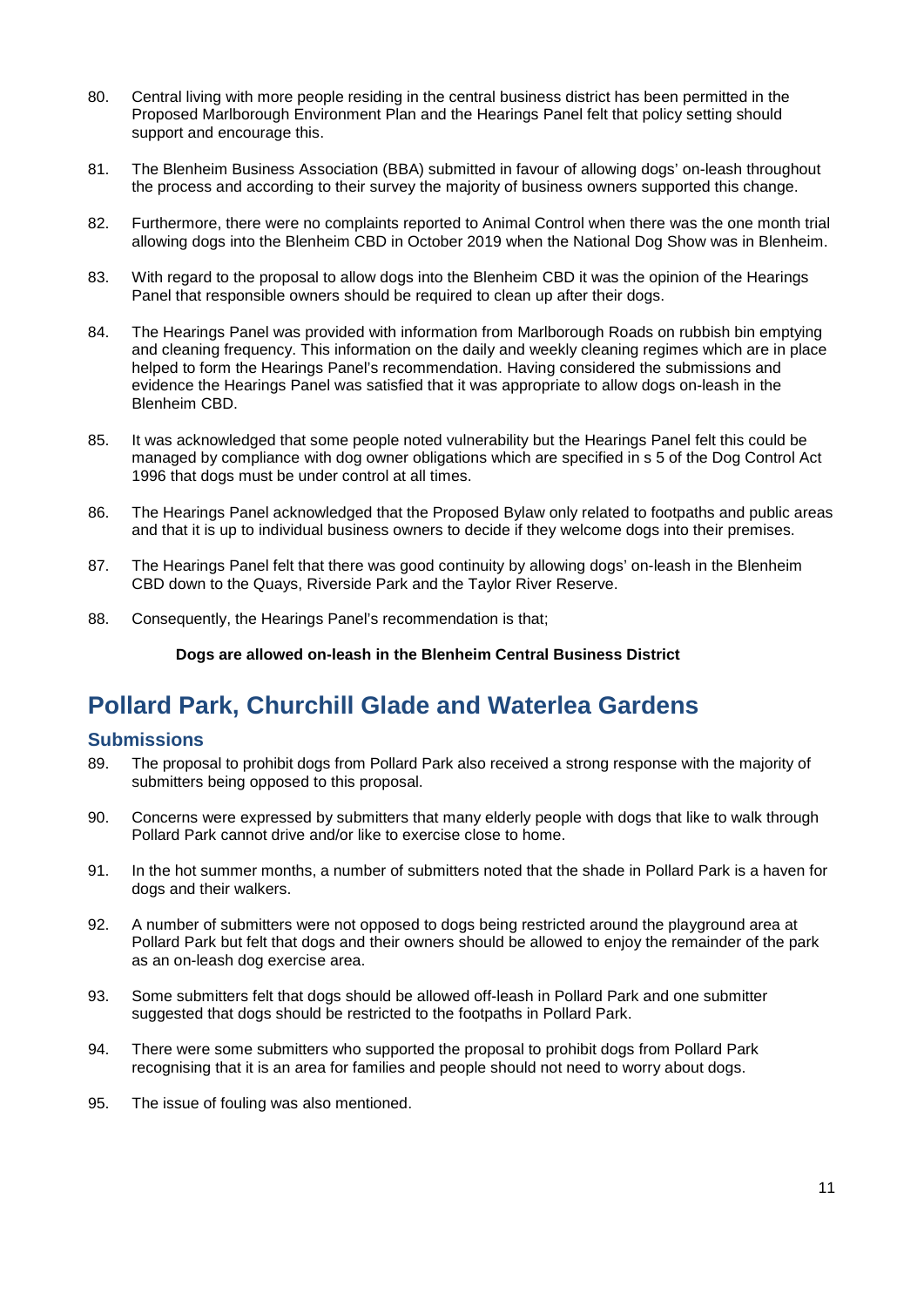### **Recommendations and rationale**

- 96. The Hearings Panel recommended that dogs should be allowed on-leash in Pollard Park, Churchill Glade and Waterlea Gardens and dogs should be prohibited from the Blenheim Golf Course. It was also suggested that dogs be excluded from the Baden Powell corner grassed area, the BBQ areas and around the children's playground.
- 97. Data shows that there were 24 complaints reported to Animal Control between 2009 and 2019 at Pollard Park. This total this includes 1 attack/rush complaint and 23 nuisance complaints (mainly roaming dogs).
- 98. No infringement notices were issued in the last 2 years for any breaches of the Dog Control Act 1996 at Pollard Park.
- 99. The Hearings Panel acknowledged the shade in the park and the accessibility of the park for the elderly and those that live close to the park. Having dogs' on-leash was thought to minimise the potential for conflict with other dogs, park walkers and children.
- 100. As Pollard Park is a premiere park, it was considered appropriate to prohibit dogs from the playground area to create some dog free playground spaces. The grassed BBQ area near the children's playground and public toilets and the Baden Powell corner grassed area are highly used family picnic areas. This fits with the policy provisions to minimise the danger, distress and nuisance to the community and to have unimpeded access to public places that are frequented by children, and to also use public amenities without fear of attack or intimidation by dogs.
- 101. The Hearings Panel gave particular consideration to Churchill Glade. It was noted that some informal sports are played there and it is also a public event space. The Hearings Panel felt that the informal nature and irregularity did not necessitate the need to prohibit dogs.
- 102. The Hearings Panel's view that keeping the status quo with the prohibition of dogs from the Blenheim Golf Course at Pollard Park is in line with the general position that dogs should be prohibited from sports fields.
- 103. The Hearings Panel felt that Council does need the ability to exclude dogs when there are large events on. To manage this, the Hearings Panel recommended including a Draft Policy provision to enable temporary changes to dog access.
- 104. The Hearings Panel's recommendation for dog access to Pollard Park, Churchill Glade and Waterlea Gardens is as follows;

**Dogs are prohibited from the Blenheim Golf Course, the Baden Powell corner grassed area, the BBQ picnic areas and children's playground.**

**Dogs are allowed on-leash on the balance of Pollard Park, Churchill Glade and Waterlea Gardens.**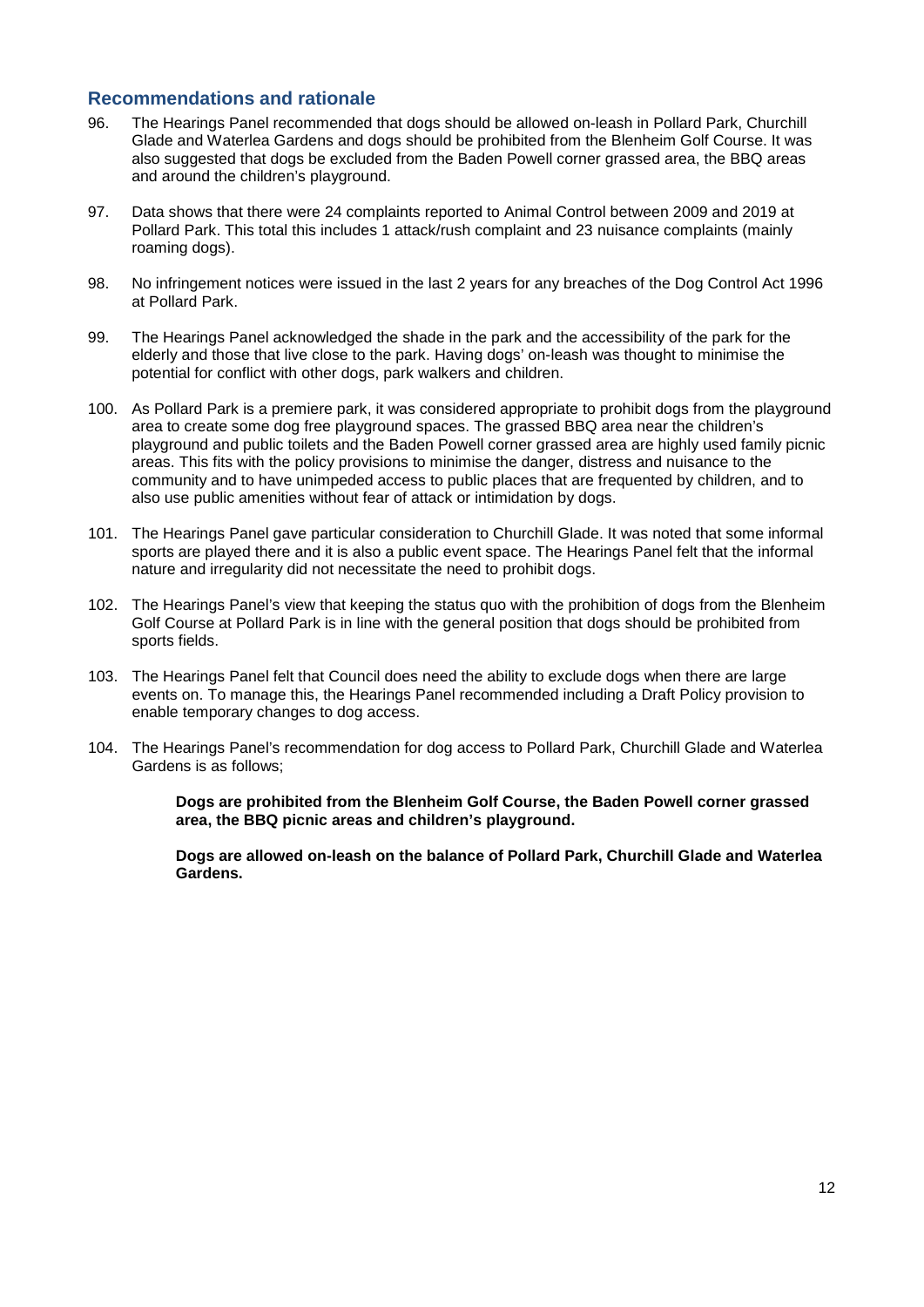# <span id="page-12-0"></span>**Picton**

### <span id="page-12-1"></span>**General comments**

- 105. There were fewer submissions received on dog exercise areas in Picton Area than expected in comparison to the previous bylaw review.
- 106. A number of the submissions received for the Picton area noted walking dogs on the tracks off-leash provides relaxed exercise for both dog and owner.
- 107. Submitters noted that dogs need to have a proper run for which they need to be off-leash and dogs also need to socialise.
- 108. It was suggested that using a leash makes it more difficult for multiple users with having the dogs on lead to navigate when passing.
- 109. The Hearings Panel recognised that people treat the wider district as their playground and noted that people from Blenheim, specifically, take their dogs to the Esson's Valley and Tirohanga Tracks in Picton or to Ward beach.

# <span id="page-12-2"></span>**Victoria Domain Reserves, Shelly Beach and Bob's Bay**

#### **Submissions**

- 110. Some submissions supported changing Victoria Domain and Bob's Bay walking tracks from dog offleash to dog on-leash areas while others opposed the proposals.
- 111. One submitter wanted dogs to be prohibited on the track to Bob's Bay to enhance safety for all track users and to support volunteer trappers.
- 112. One submitter commented on retaining prohibiting dogs from the designated mountain bike trails and suggested replacing the no dog signs that are missing on the mountain bike trails.
- 113. Several submitters supported the proposal to prohibit dogs from Shelly Beach and there was a suggestion to replace dog signage which has been taken down.

### **Recommendations and rationale**

- 114. The Hearings Panel noted that the Draft Reserve Management Plan for Victoria Domain Reserves (Waitohi/Picton and Waikawa) was currently out for consultation.
- 115. It was noted that Victoria Domain Reserves are well used which is consistent with the Draft Policy to restrict access when there is intense public use, some tracks are narrow and there are limited sight lines.
- 116. Furthermore, the Hearings Panel supported the proposal to limit dog access to be on-leash for ecological and recreational reasons.
- 117. The Hearings Panel recommended dogs need to be on-leash on Victoria Domain Reserves except that dogs should be prohibited from the mountain bike tracks.
- 118. The Hearings Panel discussed whether there were enough off-leash areas in Picton as this is a change to go from off-leash to on-leash in Victoria Domain Reserves.
- 119. The Hearings Panel considered that the lower track should be an off-leash to provide one off -leash track in Victoria Domain. This recommendation was made to give balance and options and the lower track is considered to be for more urban walkers.
- 120. Hence the Hearings Panel's recommendation on dog access for Victoria Domain Reserves, Bob's Bay and Shelly Beach was as follows;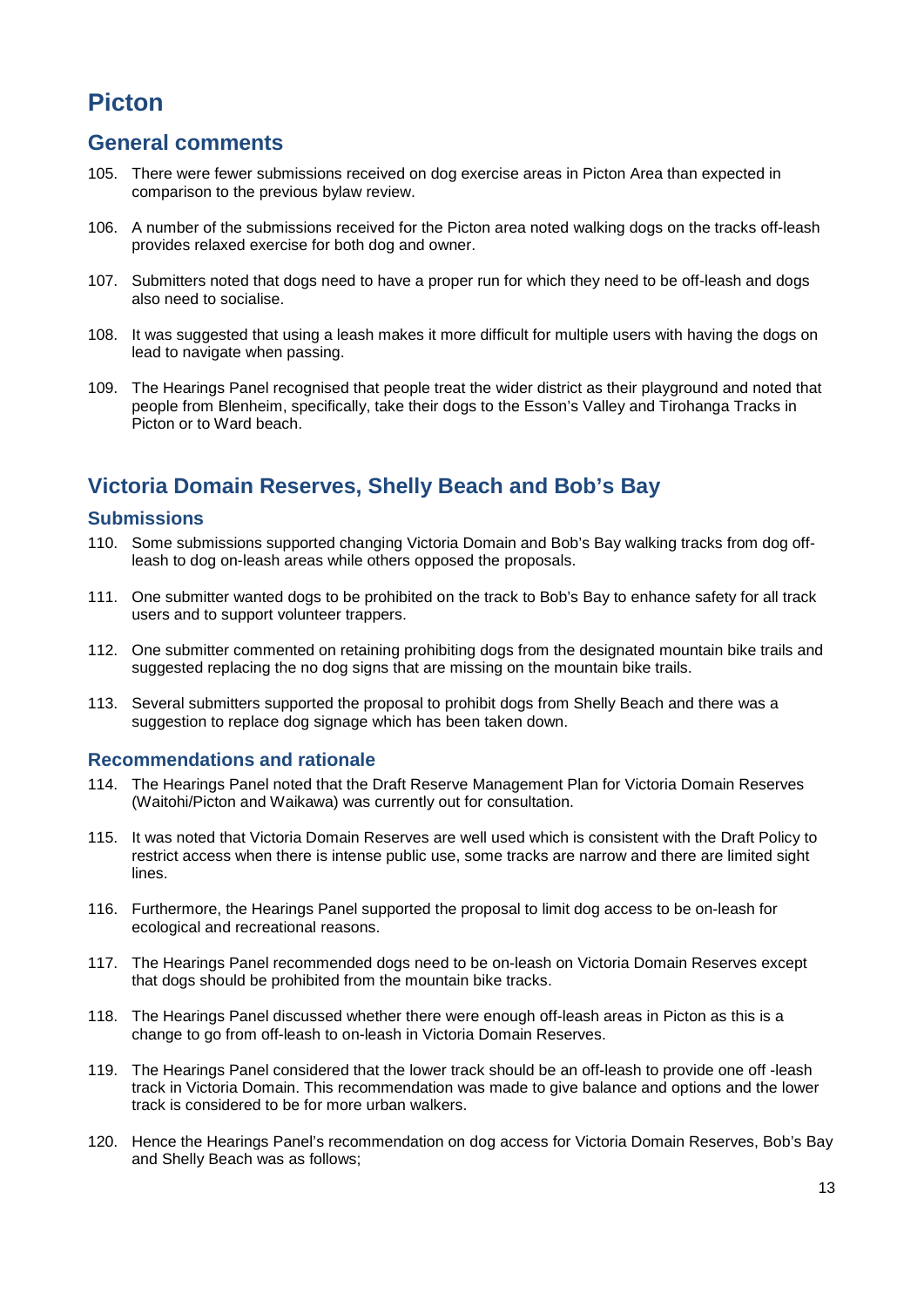**Dogs are allowed on-leash on roadways and formed walking tracks, shared walking and biking tracks.**

**Dogs are prohibited from the mountain bike tracks and the balance of Victoria Domain.**

**Dogs are allowed off-leash on the lower Picton to Waikawa track (but not on Endeavour Park).** 

**Dogs are prohibited from the grassed picnic area at Shelly Beach.**

**Dogs are allowed on-leash on Shelly Beach and the road to access the Bob's Bay Track.**

# <span id="page-13-0"></span>**Esson's Valley and Tirohanga Walking Tracks**

### **Submissions**

- 121. All of the submitters on the Esson's Valley and Tirohanga tracks opposed the proposal to change from dogs off-leash to dogs on-leash areas.
- 122. Submitters mentioned that they like the freedom to exercise their dogs off-leash and that experienced responsible dog owners do not want a reduction in opportunities to properly exercise their dogs.
- 123. There were numerous comments about the benefits of dog ownership and that it encourages people to get outside, exercise, socialise and relax.
- 124. Some submitters mentioned that using a leash makes it more difficult for multiple users with having dog leads to also navigate when passing and that dogs can be more protective of their owners when they are on-leash.
- 125. With regard to the issue of dog fouling, submitters did not consider that having dogs on-leash would change the behaviour of those who do not pick up after their dogs.

### **Recommendation and rationale**

- 126. The Hearings Panel's rational was to keep the Esson's Valley and Tirohanga Tracks off-leash because of the submissions received and that these are shady areas for dogs to exercise especially when it is hot.
- 127. This is also one of the few hilly public places in the district where dogs can be walked off-leash.
- 128. It was noted that a significant number of Marlborough residents enjoy walking their dogs in these Picton Reserves during the hot summer months due to the shade and trees.
- 129. Consequently, the Hearings Panel recommended that;

#### **Dogs are allowed off-leash on the Esson's Valley and Tirohanga Tracks.**

### <span id="page-13-1"></span>**Nelson Square**

#### **Submissions**

130. In one of the submissions that were received, it noted that dog walkers are frequently seen at Nelson Square.

#### **Recommendation and rationale**

131. Following a site visit, the Hearings Panel considered that Nelson Square could potentially be an onleash exercise area for dogs.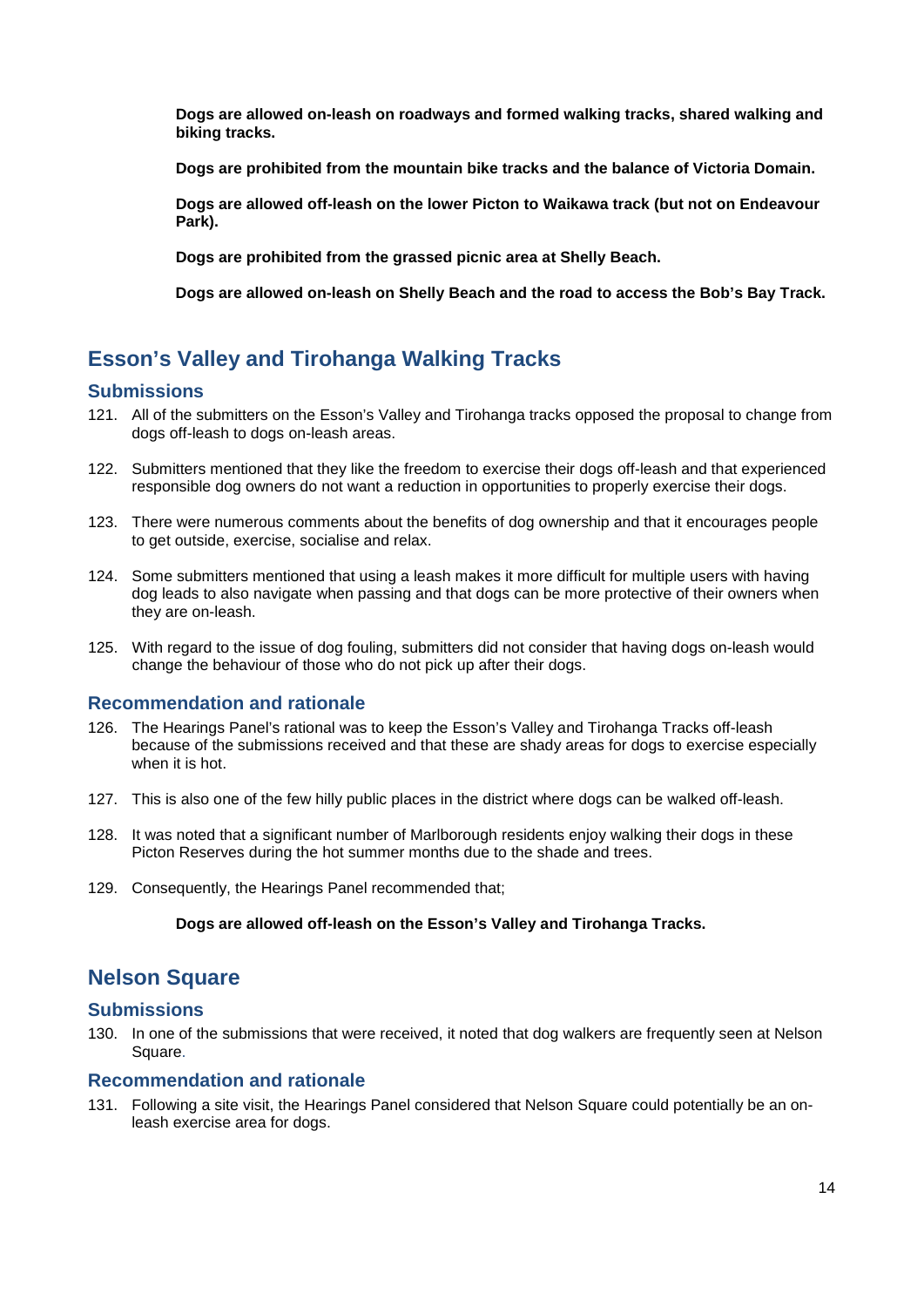- 132. There are already rubbish bins which would be easy to attach a bag dispenser to; there is updated seating, some new plantings and some shade.
- 133. The Hearings Panel considered that the area would not be suitable or appropriate to be off-leash because of traffic safety concerns due to the proximity to the road surrounding Nelson Square. However, Nelson Square would provide a logical location for ferry traffic to stop and there are good sight lines.
- 134. In the past, Nelson Square used to be a cricket ground but the Hearings Panel received clarification from the Parks and Open Spaces Section that Nelson Square is not currently used as a sports ground with the cricket wicket and pavilion having been removed. Nelson Square is not currently designated for other purposes and has an Open Space 2 zoning in the Marlborough Environment Plan.
- 135. The Hearings Panel noted that in practise the area is being used despite Auckland Street Reserve being close by. The Hearings Panel noted that there is no playground at Nelson Square and considered that having dogs on-leash was an appropriate use of the space.
- 136. Accordingly, the Hearing Panel recommended that;

**Dogs are allowed on-leash in Nelson Square.**

# <span id="page-14-0"></span>**Waitohi Domain**

### **Submissions**

- 137. A number of submissions were received specifically supporting the construction of a dog park at Waitohi Domain in Picton.
- 138. Submitters noted that Picton needs a fenced, secure, off-leash dog park similar to the Renwick Dog Park.
- 139. The Waitohi Domain was noted as an ideal location for a dog park as it allows easy access for locals as well as those travelling on the ferry.

### **Recommendation and rationale**

- 140. The Hearings Panel did note that there were a number of submissions made to support proceeding with the construction of a dog park at Waitohi Domain.
- 141. It was noted that travellers and people who are coming and going from the ferry terminal would also want to use the area to exercise their dogs.
- 142. The site visit that was undertaken by the Hearings Panel noted that there is already some fencing and landscaping in place which would support a dog off-leash exercise area at this location.
- 143. The Hearings Panel considered that recommending the establishment of a dog park at Waitohi Domain could be outside of their remit and will refer the matter to the Animal Control Sub-Committee to consider the establishment of a dog park at Waitohi Domain in conjunction with the Port Redevelopment.
- 144. Consequently, the Hearings Panel recommend consideration that:

#### **Dogs are allowed off-leash at Waitohi Domain.**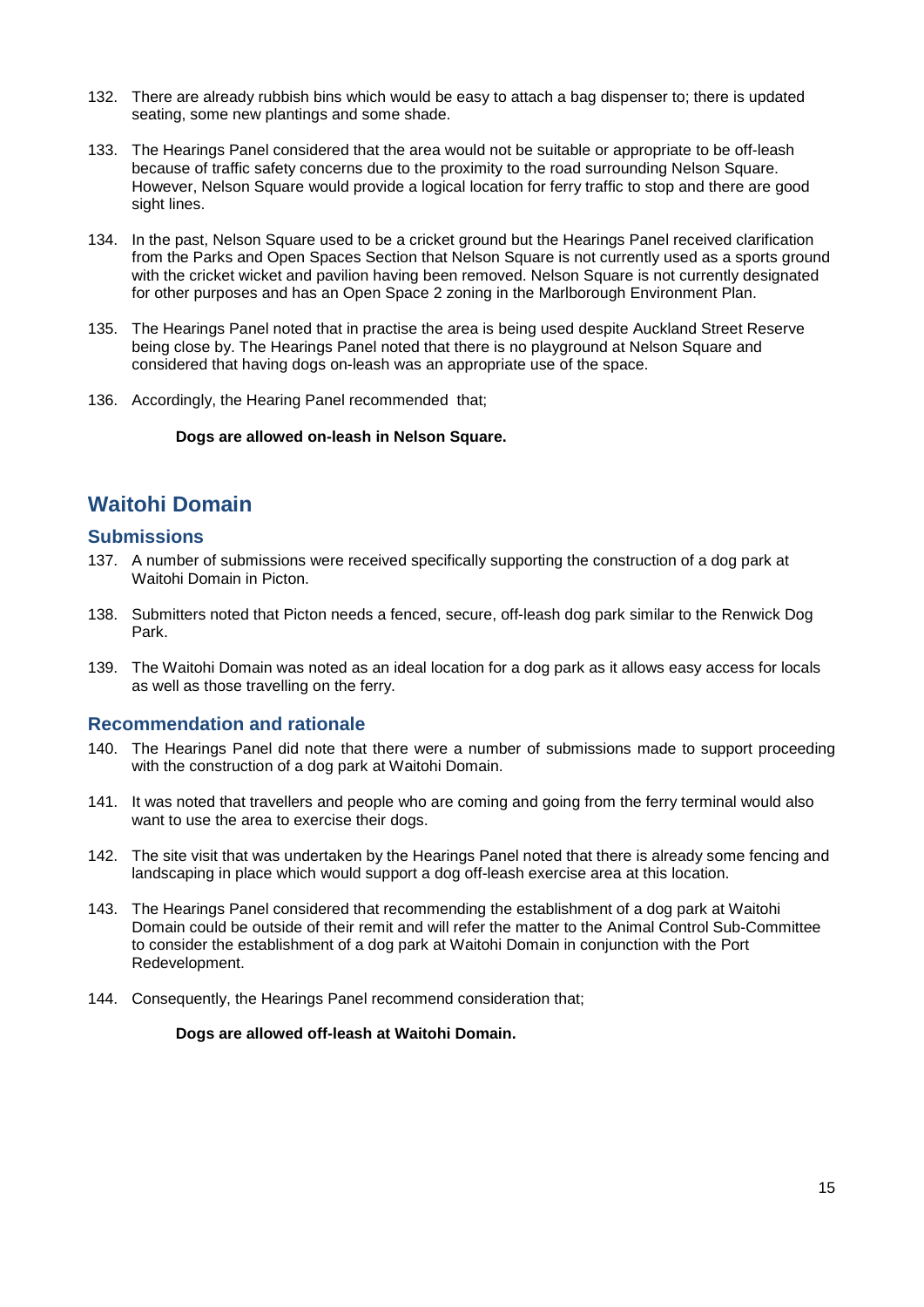# <span id="page-15-0"></span>**Wairau Valley Golf Course and Recreation Reserve**

### **Submissions**

- 145. One submitter supported dogs being prohibited from the Wairau Valley Golf Course and Recreation Reserve because of issues of uncontrolled dogs worrying stock.
- 146. A strong response was received in opposition to the proposal to prohibit dogs from the Wairau Valley Golf Course and Recreation Reserve.
- 147. Submitters raised safety issues and queried where else they could take their dogs apart from along State Highway 63.

#### **Recommendation and rationale**

- 148. The Hearings Panel discussed the issues of uncontrolled dogs in rural areas with stock. It was acknowledged that there have been complaints received by Animal Control regarding dogs worrying stock and this was a concern.
- 149. The Wairau Valley Golf Course and Recreation Reserve is a shared space bordering rural land and there are limited other options on State Highway 63. The Hearings Panel considered that courtesy to existing landowners and stock is vital.
- 150. It was noted that prohibiting dogs would create issues with accessing the Wairau Valley loop track which is recommended to be a dog on-leash area. This loop track is due to be completed in 2021 which will give additional recreational opportunities.
- 151. The Wairau River does provide an off- leash area option for dog owners.
- 152. Accordingly, the Hearings Panel recommended that;

#### **Dogs are allowed on-leash on the Wairau Valley Golf Course and Reserve.**

# <span id="page-15-1"></span>**Ward Beach**

### **Submissions**

- 153. There were several submitters who supported the proposal to prohibit dogs from Ward Beach including from the East Coast Protection Group Inc. These submitters recognised that dogs are predators and that they pose a threat and could have a detrimental impact on the biodiversity of the Marlborough East Coast.
- 154. Conversely, a number of submissions were received opposing dogs being prohibited from Ward Beach.
- 155. Some submitters recognised the importance of protecting nesting birds and made suggestions as to where dogs could be exercised to enable and allow for use of the beach area by locals and day visitors.

#### **Recommendations and rationale**

- 156. Following the 2016 Kaikoura earthquake and associated coastal uplift, the landscape changed. The high tide line shifted up to 200 metres down the beach. This made more of the East Coast more accessible more of the time. Consequently, there has been an increase in the use of the East Coast including Ward Beach.
- 157. The outstanding natural landscape of the East Coast has a presence of many species of indigenous fauna, birds and marine mammals.
- 158. It was proposed to prohibit dogs from Ward Beach to ensure that dogs do not injure, endanger or cause distress to protected wildlife.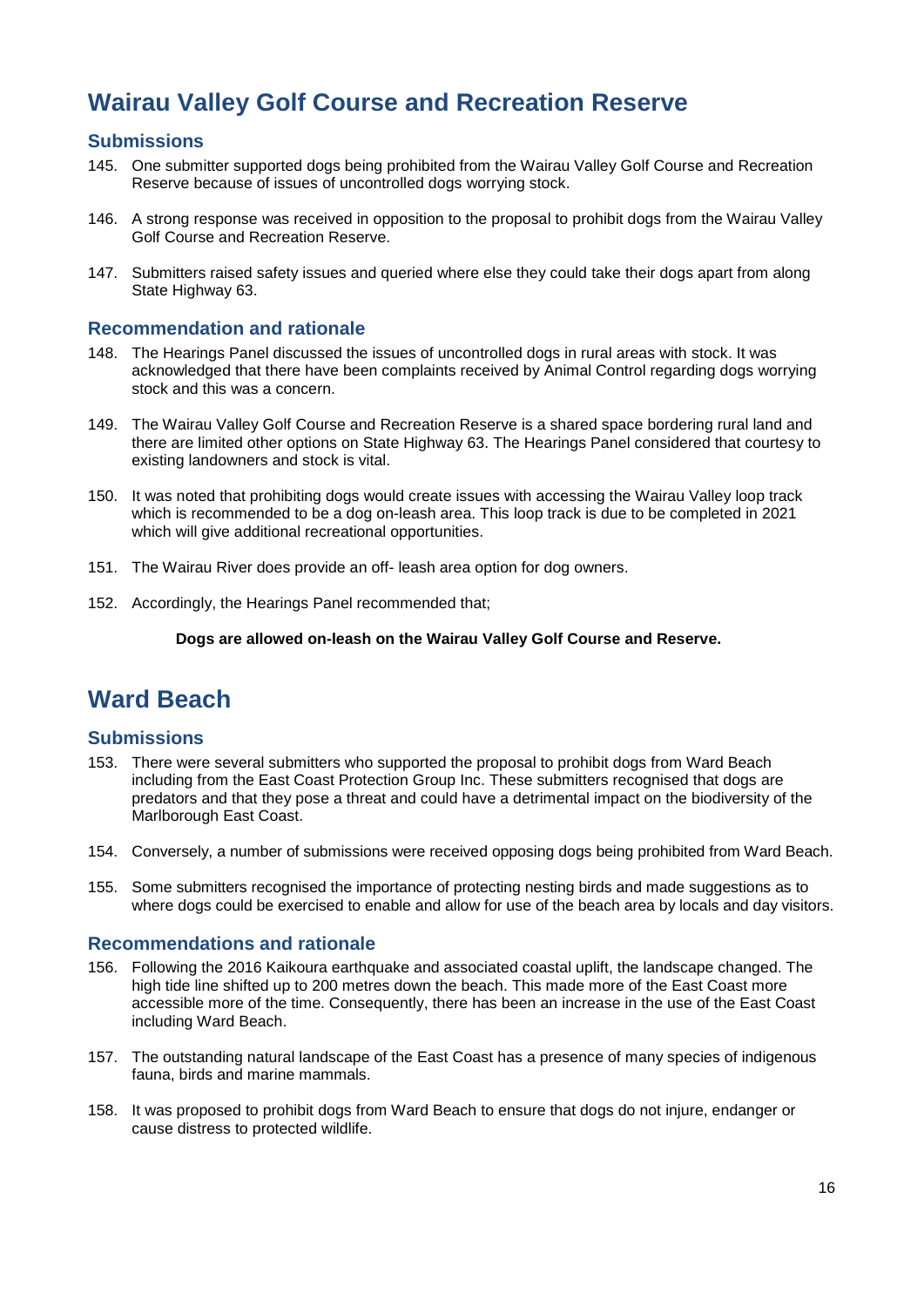- 159. It was recognised by the Hearings Panel that the Marlborough East Coast area has ecological overlays and various recreational uses. The landscape is unique which is detailed in the Technical Report on Marlborough's East Coast that was prepared by Council in 2019.
- 160. The Hearings Panel noted that at Ward Beach the area is being used for a range of recreational activities including walking, surfing, white baiting, dog walking and fishing.
- 161. There are also boat launching provisions which allow for commercial and public use so small boats can also launch from this location.
- 162. The issue of legal authority to make a decision on a beach was central in determining the extent of the bylaw and whether the jurisdiction is Council's or the Department of Conservation. If dogs are on leash then they should be under control. Council has the authority to make Bylaws in its district as far as MLWS on its seaward boundaries, and in any area that is not a type of land to explicitly exclude areas from being an "open dog area" as detailed in the Conservation Act 1987.
- 163. The Hearings Panel has therefore made the following recommendation that;

**Dogs are allowed on-leash in the car park and on Ward Beach, north of the boat launching area to Chancet Rocks and south of the boat launching area to Needles Point.**

**Dogs are allowed off-leash on the Ward Beach boat launching area**

**Dogs are prohibited on Ward Beach north beyond Chancet Rocks to Marfells Beach and south beyond Needles Point to the Marlborough District Council boundary.**

# <span id="page-16-0"></span>**Children's Playground Exclusion Zones**

### **Submissions**

- 164. Some submitters supported the proposed increase of the exclusion of dogs within 10 metres of any children's playground - whether or not the balance of the area is designated as a dog off-leash area or a dog on-leash area.
- 165. A number of submitters considered that the proposed exclusion of dogs within 10 metres of a playground is not practical or workable and should be removed or reduced. It was pointed out that there would be difficulties in getting to the Picton dog exercise area where the Auckland Street Skate Park has to be passed.
- 166. Submitters noted that they walk their dogs at the same time as taking children to play in the playgrounds at various parks and reserves.
- 167. The limit in the current bylaw is 3 metres and whilst some submitters considered this limit should be retained others suggested reducing the 10 metres to 5 metres.

#### **Recommendation and rationale**

- 168. The Hearings Panel made site visits to a number of playgrounds including Ballinger Park, Omaka Landings, Burleigh Park, Waikawa foreshore and Pollard Park.
- 169. There was discussion on the playground exclusion zones and it was noted that a number of other territorial authorities have 10 metre exclusion zones.
- 170. The set back in the 2002 Dog Control Bylaw had an exclusion zone of 15 metres before it was changed to 3 metres in the Current Bylaw.
- 171. The Hearings Panel was provided with no strong data to support an increase in the children's playground exclusion zones for dogs and there was no evidence a 10 metre exclusion zone was more effective than a 3 metre zone.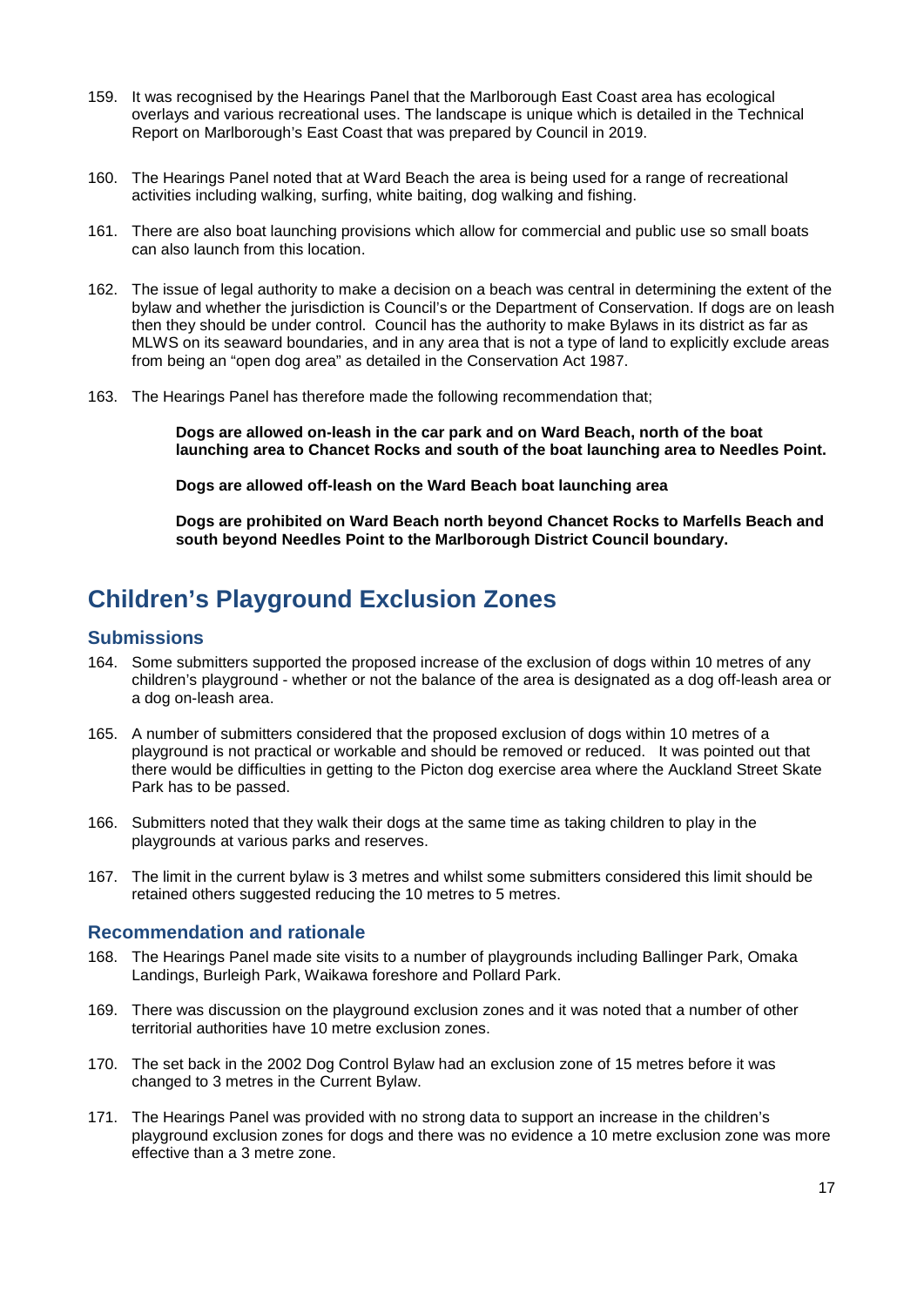- 172. Responsible owners should have their dogs under control at all times. A 3 metre exclusion zone enables dogs and families with children to walk together and visit their local playgrounds.
- 173. The Hearings Panel considered that the current 3 metre exclusion has been satisfactory and that no complaints have been reported to Animal Control in recent years.
- 174. It was noted by the Hearings Panel that the policy provisions need to minimise the danger, distress and nuisance to the community and to have unimpeded access to public places that are frequented by children and to also use public amenities without fear of attack or intimidation by dogs.
- 175. Confirmation was received from the Parks and Open Spaces Team Manager that every Council managed playground or piece of playground equipment has some type of safety surfacing underneath, whether it is matting or bark.
- 176. The Hearings Panel felt that the wording needed to be specific about the dog being 3 metres away from a playground surfacing to avoid any issues about length of dog leash.
- 177. The Hearings Panel considered that dogs should be allowed on formed pathways in reserves that allow dogs on-leash regardless of the proximity to playgrounds provided that the dogs are on-leash and under control.
- 178. The Hearings Panel felt that there needs to be a district wide rule that makes it clear for any new reserves and pocket park playgrounds that are developed in the future that are not listed in the schedules.
- 179. It was agreed that dogs must be 3 metres away from the edge of the playground safety surfacing (matting or bark).
- 180. If the 3 metre exclusion zone cannot be achieved such as at Omaka Landings or at Burleigh Park then dogs are allowed on leash on the formed pathway or footpath except in dog prohibited areas.
- 181. As dogs are proposed to be excluded from some playgrounds the Hearings Panel considered that there are choices for people who do not like dogs.
- 182. Therefore, the Hearings Panel recommended that district wide;

**At any children's playground dogs must be 3 metres away from the outside edge of safety surfacing (external to the playground) irrespective of the area being a dog onleash or dog off-leash area.** 

**Where this is not physically possible dogs must be on-leash on the formed pathway or footpath (except in dog prohibited areas).**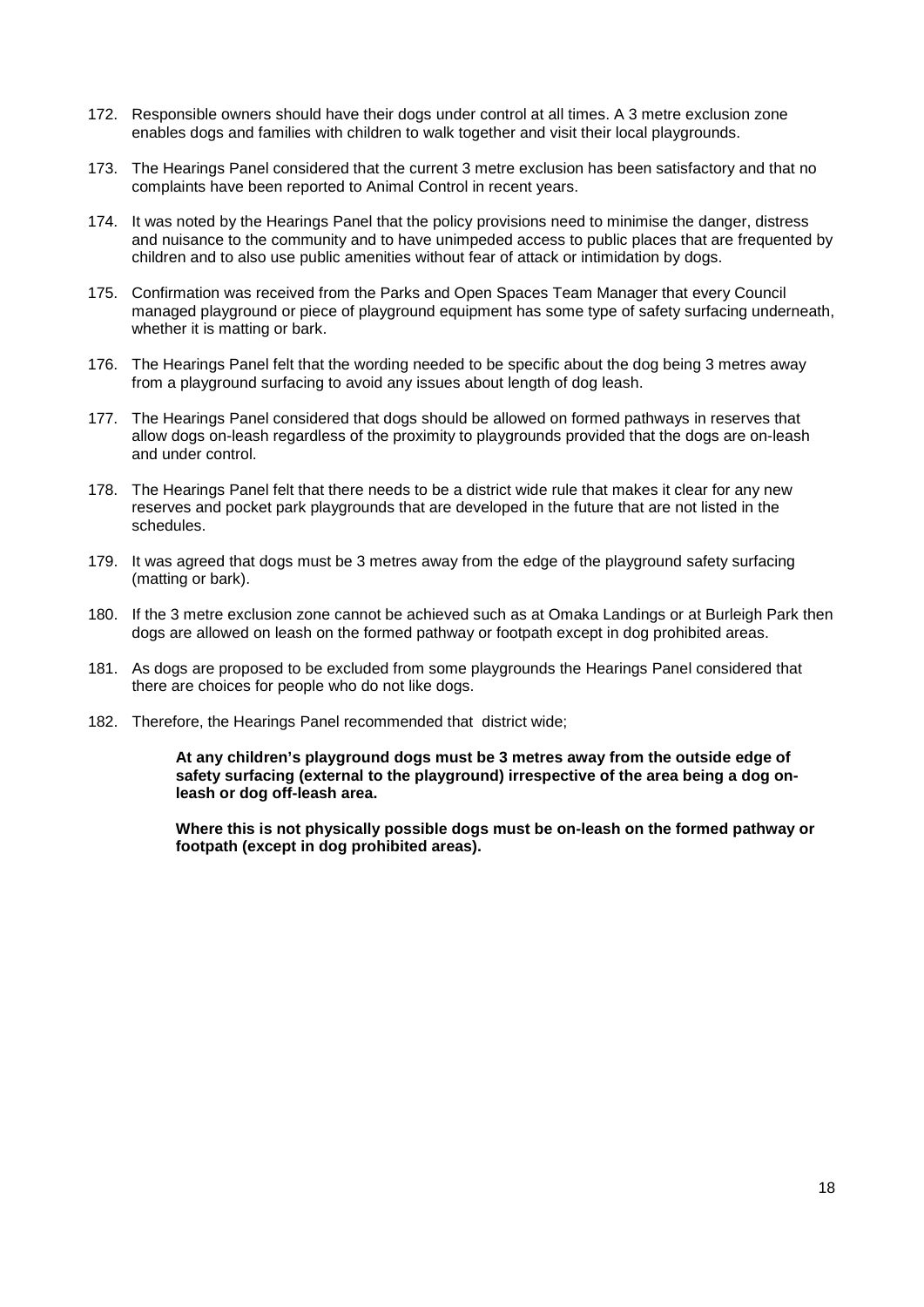# **Other general matters**

- <span id="page-18-0"></span>183. Some submissions referred to topics that are provided for under the Dog Control Act 1996 and are legal requirements which are therefore outside the scope of the policy and bylaw review. For example the requirements to wear dog registration tags, muzzle requirements for dogs which have been classified as menacing by breed, setting dog fees and charges, and microchipping requirements.
- 184. A number of additional issues were raised through the submission process which were outside the scope of this Dog Control Policy and Bylaw Review.
- 185. Many submitters noted issues of conflict with cyclists on the Taylor River Reserve and the increasing number of electric bikes. Some of the concerns detailed included cyclists going too fast along the Taylor River Reserve or cyclists not warning that they are coming past. Concerns were also expressed about mountain bikes which are designed to go off road not moving off the pathway and issues with electric bikes and motorised scooters.
- 186. There were a number of suggestions that there should be speed limits for cyclists and that bells on bicycles should be compulsory.
- 187. The Hearings Panel gave due consideration to the issues of conflict with cyclists which were detailed in the submissions. The concerns regarding cyclists unrelated to dog control matters were outside the scope of this bylaw review. However, general requirements for cyclists exercising dogs have been included in the Draft Bylaw to specifically address concerns with not having their dogs under control and not picking up dog fouling.
- 188. The lack of signage and/or need for clear signage was mentioned in a number of submissions for a variety of locations.
- 189. To help address the issue of dog fouling a number of submitters made comments about having more rubbish bins and increasing the frequency of bin emptying.
- 190. Some submitters made specific suggestions with regard to the placement of additional rubbish bins, bag dispensers and toilets. These suggestions will be forwarded to Council's Assets and Services Department and the Parks and Open Spaces Section to follow up and consider.
- 191. With regard to the Taylor River Reserve several submitters requested an increased presence of Animal Control Officers and enforcement of those owners breaching bylaws by not having their dogs under control and not picking up after their dogs. Consequently, Animal Control have been undertaking more of their patrolling time to focus specifically along the Taylor River Reserve at different times of the day.
- 192. The issue of rabbits on the Taylor River was raised and will be referred to the Biosecurity Section to follow up.
- 193. The Hearings Panel felt that there should be guidelines for future children's playgrounds within subdivision developments and the formation of new pocket parks in any new Council managed reserves. These should give due consideration to the placement and location of playground equipment and surfacing. This suggestion will be referred to the Council Resource Consent Section to follow up on when dealing with new sub-division resource consent applications in conjunction with Council's Parks and Open Spaces Section.
- 194. The Proposed Policy and Proposed Bylaw included all new Council managed reserves that have been developed since the previous review was undertaken. There were no submissions received on many of the new areas. Therefore the Proposed Policy and Proposed Bylaw recommendations have been accepted and put into the Draft Policy and Draft Bylaw.
- 195. Where a topic or location has received no submissions then the Hearings Panel considers there has been no further information for it to take into account regarding that matter and has recommended that the Bylaw for the topic or location as proposed is to be adopted.